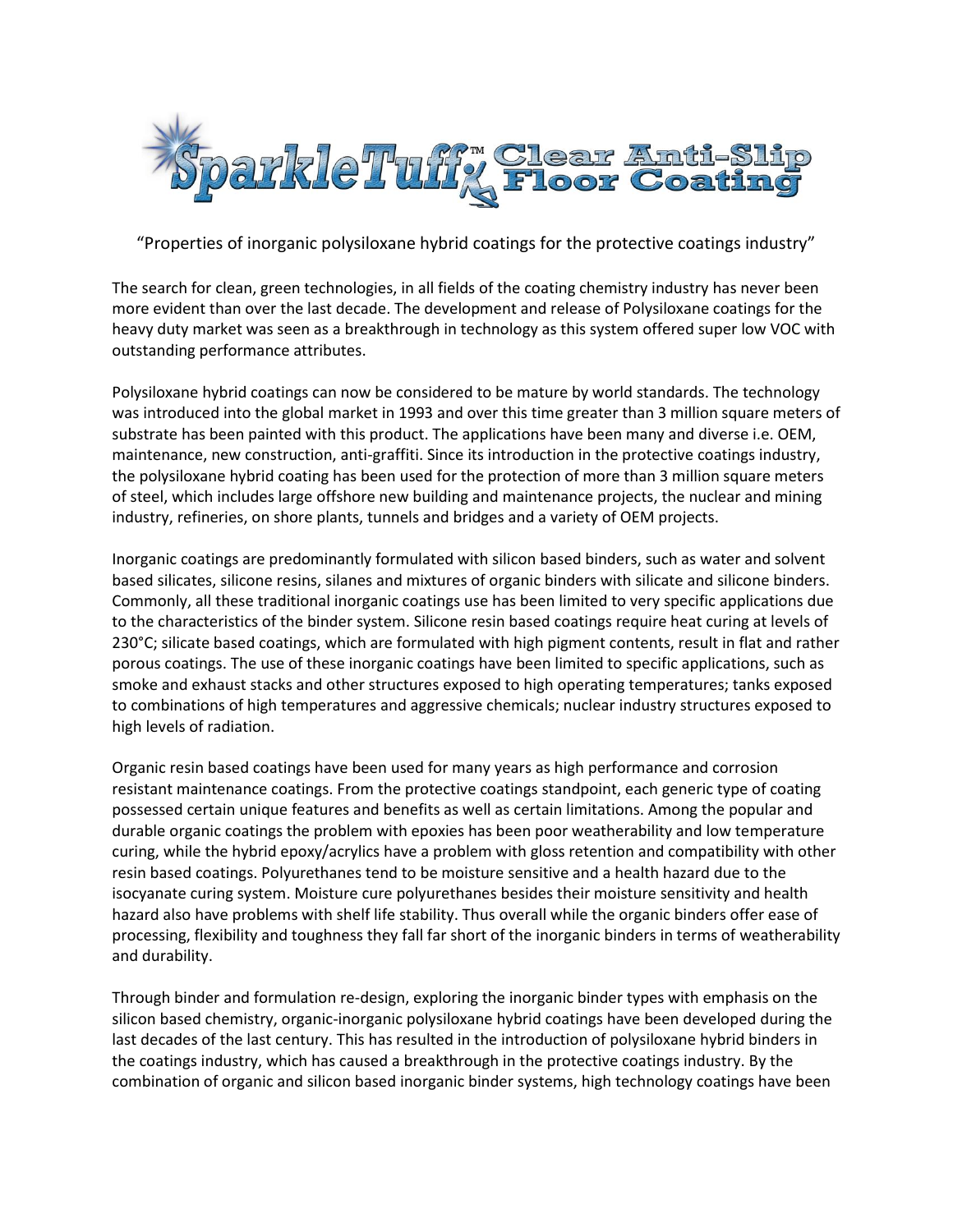introduced providing the durability and toughness of epoxy coatings whilst outranking the gloss and color retention of the best urethane based topcoats.

True hybrids are where inorganic and organic polymeric systems with mutual chemical bonds are formed. Specifically these true hybrids have been explored successfully for the development of new binders for use in high technology organic-inorganic polysiloxane hybrid coatings. By combining the inorganic polymeric structure of siloxanes with organic binder systems, coatings have been developed, which combine the inertness, weatherability and hardness of inorganics with the processability and toughness of organic binders.

The term polysiloxane reflects the nature of the polymeric structure that contains repeating siliconoxygen groups as backbone. Organic-inorganic hybrids have been developed by chemical modification of the polysiloxane backbone with functional organic groups. By the versatility of the polysiloxane chemistry, a variety of functional organic groups can be attached to the inorganic siloxane backbone. This chemistry allowed the development of hybrid binder systems with varying reactivity and chemical and physical properties. The mutual chemical bond between the organic functional groups and the inorganic polysiloxane matrix represents the category of true hybrids.

The development of polysiloxane hybrid coatings based on a polysiloxane backbone constitutes a technological advancement, comparable to the introduction of inorganic zinc silicates in the middle of the last century. The chemical combination of aliphatic epoxies with polysiloxanes resulted in polymers with higher performance characteristics than can be achieved by the physical combination of both polymers.

The chemical combination provided the basis for the joined polymeric strength, weathering durability, radiation resistance, gloss and color retention and corrosion protective properties of the polymers, whilst overcoming the brittleness of inorganic structures.

## **Application**

The epoxy polysiloxane is a two component coating with long pot life, which is applied at dry film thicknesses of up to 200 microns without sagging. The epoxy polysiloxane hybrid coating is easy to apply and does not require specialized equipment. It can be applied by airless and conventional spray systems, brush or roller. As no thinning is required for application, emissions of volatile organic compounds are controlled and no extra costs for thinners have to be incurred.

## **Health, Safety and Environment**

By its high volume solids content of 90 percent in combination with its ease of application without the use of thinners, a significant reduction of solvent emissions and waste is achieved. By its low VOC, the polysiloxane coating is fully complying with the increasingly stringent environmental health and safety requirements without downgrading coating performance. The epoxy polysiloxane hybrid coatings represent a large improvement with respect to health, safety and environment compared to epoxy, epoxy acrylic and polyurethane coatings.